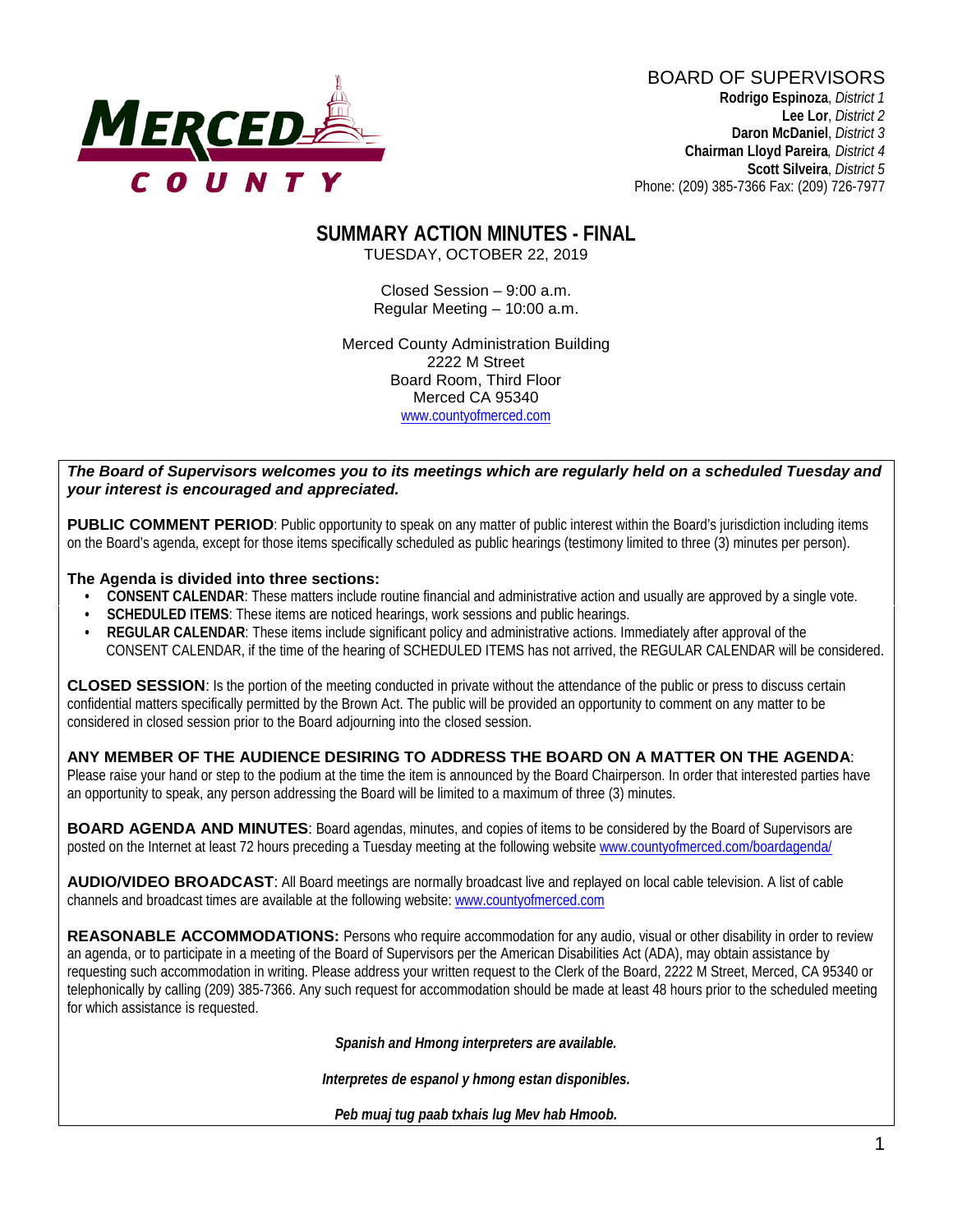#### SCHEDULED ITEMS

#### **9:00 A. M. THE PUBLIC IS INVITED TO SPEAK ON ANY ITEM ON THE AGENDA-TESTIMONY IS LIMITED TO THREE MINUTES PER PERSON**

#### **CLOSED SESSION - CONFERENCE WITH LEGAL COUNSEL - EXISTING LITIGATION:**

It is the intention of the Board to meet in Closed Session concerning Existing Litigation pursuant to Government Code Section 54956.9(d)(1): 1. County of Merced, et al v. Amerisourcebergen Drug Corporation et al.; Case No. 1:18-op-45643-DAP (1:17-MD-2804). 2. Merced County v. Barbara Kong-Brown (RPI: Billy Bush), Merced Superior Court Case No. 19CV-00783.

#### **THE BOARD RECESSED AT 9:02 A.M. WITH SUPERVISOR SILVEIRA NOT PRESENT AND RECONVENED AT 10:00 A.M. WITH ALL MEMBERS PRESENT, AND THE CHAIRMAN ADVISED STAFF WAS GIVEN DIRECTION**

#### **GOVERNMENT CODE SECTION 54954.2 COMPLIANCE (LATE AGENDA ITEMS)**

**10:00 A. M. INVOCATION led by Reverend Twyla Reece, Unity of Merced/PLEDGE OF ALLEGIANCE**

> **PUBLIC OPPORTUNITY TO SPEAK ON ANY MATTER OF PUBLIC INTEREST WITHIN THE BOARD'S JURISDICTION INCLUDING ITEMS ON THE BOARD'S AGENDA, EXCEPT FOR THOSE ITEMS SPECIFICALLY SCHEDULED AS PUBLIC HEARINGS (TESTIMONY LIMITED TO THREE MINUTES PER PERSON)**

#### *REVIEW BOARD ORDER – SEE PAGE 12*

**APPROVAL OF CONSENT AGENDA CALENDAR (ITEMS #1 - 16)**

**PRESENTATION: ANNA M. CABALLERO, STATE SENATOR, 12TH DISTRICT - LEGISLATIVE UPDATE**

#### *REVIEW BOARD ORDER – SEE PAGES 12 AND 13*

#### **PUBLIC HEARING/SCHEDULED ITEM:**

#### **PUBLIC HEALTH - FIRST READING - PROPOSED ORDINANCE**

Conduct First Reading to amend Ordinance No. 1925 to establish ambulance service exclusive operating areas to include provisions for ambulance service licensing and operations to codify as Title 9, General Health & Safety, Chapter 9.44.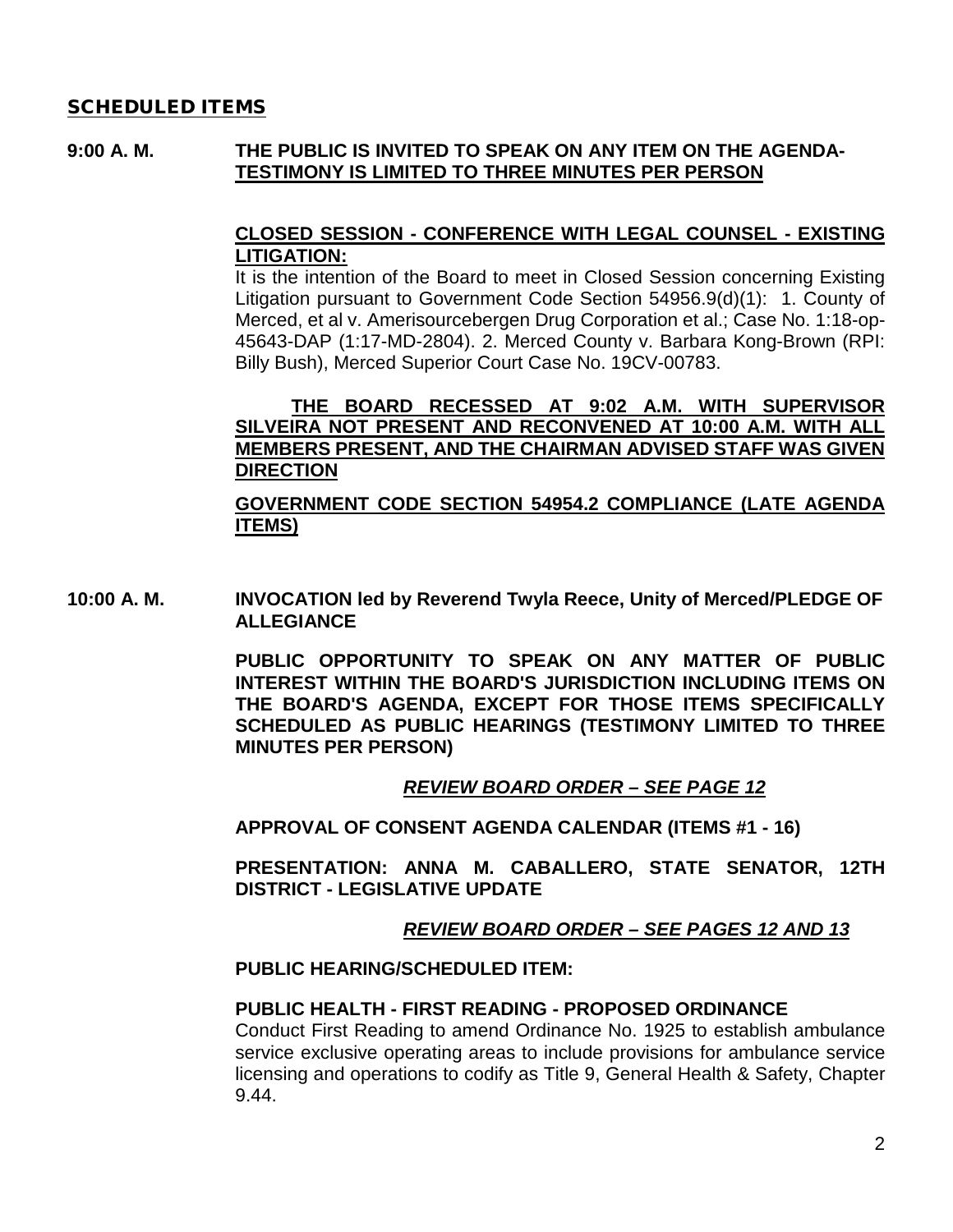#### **RECOMMENDATION:**

1) Introduce and conduct a First Reading to consider amending an ordinance entitled to Establish Ambulance Service Exclusive Operating Areas to Include Provisions for Ambulance Service Licensing and Operations, and Convalescent Transport Provider Licensing and Operations, Ordinance No. 1925 to codify this as Title 9, General Health and Safety, Chapter 9.44; 2) Waive further reading of proposed ordinance; and 3) Set a second reading and possible adoption of the proposed ordinance on November 5, 2019 at 10:00 a.m.

## *REVIEW BOARD ORDER – SEE PAGE 13*

### **COMMUNITY AND ECONOMIC DEVELOPMENT - PUBLIC HEARING**

A request to Repeal and Replace Title 18 (Zoning) of the Merced County Code. **RECOMMENDATION:**

1) Introduce the proposed ordinance, entitled "An Ordinance Repealing and Replacing Title 18 (Zoning) of the Merced County Code"; 2) Waive further reading; 3) Open Public Hearing and receive testimony; 4) Close the Public Hearing; 5) Consider the Planning Commission's recommendation in favor of adopting the proposed ordinance; 6) Determine the project is within the scope of the previously certified Final Program Environmental Impact Report (FPEIR) prepared for the Merced County 2030 General Plan based on the analysis in the Addendum; 7) Determine that none of the conditions described in CEQA Section 15162, Subsequent EIRs and Negative Declarations, (a)(1), (a)(2), and (a)(3), that call for the preparation of a subsequent EIR, have occurred; 8) Consider the addendum to the Final Program Environmental Impact Report (FPEIR) prepared for the 2030 Merced County General Plan together with the FPEIR, the evidence in the record before the Board, the findings in certifying the FPEIR prepared for the 2030 Merced County General Plan, and the adopted Mitigation Monitoring and Reporting Program; 9) Certify the addendum to the Final Program Environmental Impact Report (FPEIR) prepared for the 2030 Merced County General Plan Update based on the findings that the record demonstrates that there is no substantial evidence that the proposed ordinance will have significant effect on the environment and that the addendum reflects the County's independent judgement and analysis; and 10) Adopt the proposed ordinance repealing and replacing the Title 18 (Zoning) of the Merced County Code (ZCTA16-002).

## *REVIEW BOARD ORDER – SEE PAGES 13 - 15*

### **REPORTS/BOARD DIRECTION**

County Executive Officer, County Counsel, Board of Supervisors Members

### CONSENT CALENDAR (Items # 1-16) **APPROVED AS RECOMMENDED WITH ITEM 5 HEARD SEPARATELY AYES: ALL**

### Public Works

1. 1) Set the first reading on November 5, 2019, for an ordinance adopting the current State Building Codes and amending the County Building Codes contained in code chapters 16.12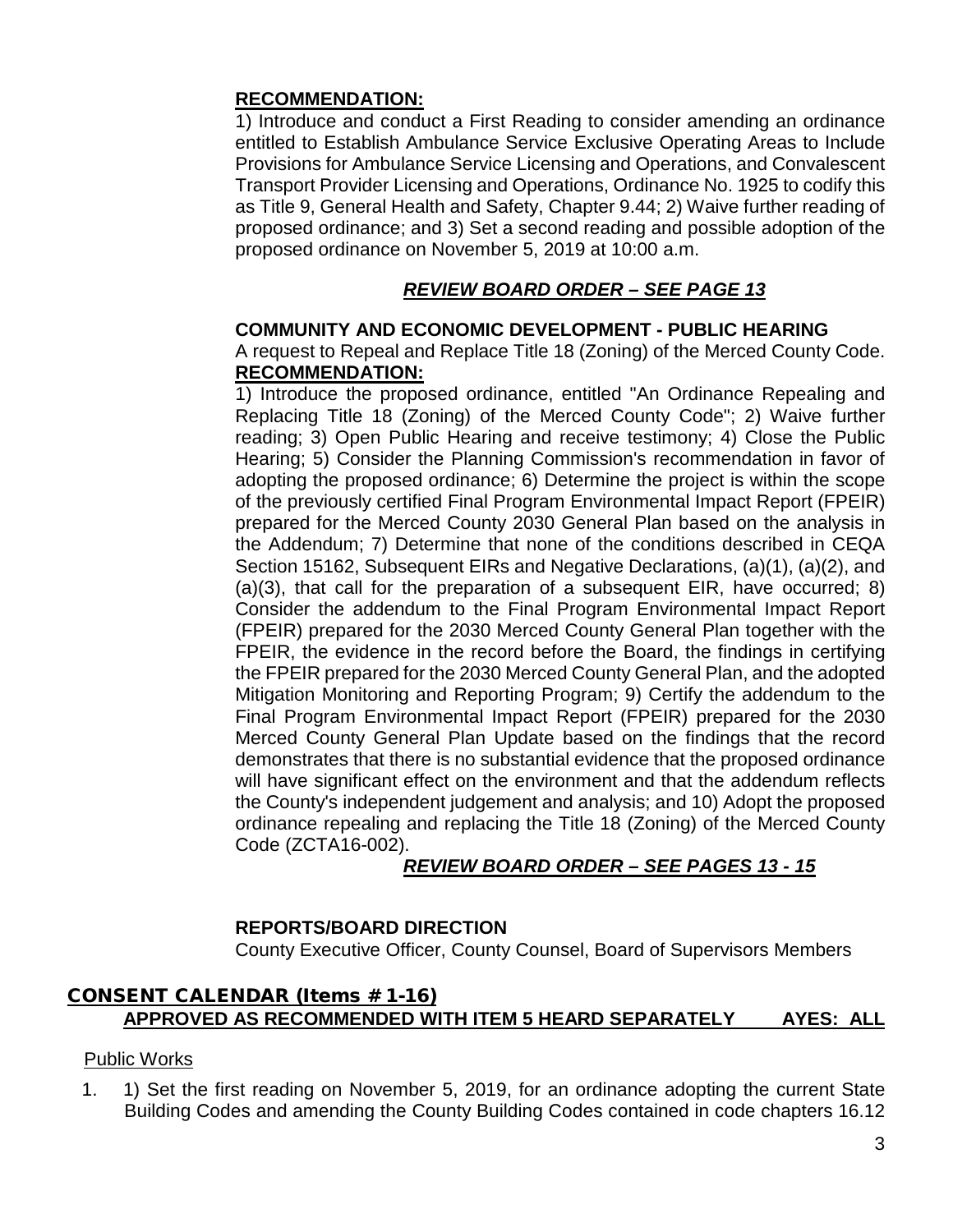through 16.50 to reflect that adoption; 2) Set the first reading on November 5, 2019, for an ordinance adopting the current State Fire Code and amending section 9.24.010 of Chapter 9.24, Title 9, of the County Code to reflect that adoption; 3) Set a second reading and possible adoption of the proposed ordinances for November 19, 2019 at 10:00 a.m.

### **Health**

- 2. Approve and authorize the Chairman to sign Amendment Contract No. 2018004 with South Tech Systems, Inc., for VitalDocs and CornerStone software maintenance and support services.
- 3. Approve and authorize the Chairman to sign Amendment Contract No. 2019041 with Solera Health, Inc. to establish the National Diabetes Prevention Program as a Medi-Cal covered benefit to participants.
- 4. Approve and authorize the Chairman to sign Amendment Contract No. 2019267 with Ajinder Singh, MD, Inc. for the Emergency Medical Services Agency Medical Director.

#### Behavioral Health and Recovery Services

5. Approve and authorize the Chairman to sign Amendment Contract No. 2019236 with Focus Strategies for the provision of Housing Program Consultant.

#### *REVIEW BOARD ORDER – SEE PAGE 15*

6. Set a Public Hearing for November 5, 2019 at 10:00 a.m. to consider an amendment to Ordinance No. 1967 amending Mental Health and Alcohol and Drug Services Fees (Amends Merced County Code Chapter 9.48, Section 9.48.030, Amends Ordinance No. 1967).

#### Human Services Agency

7. Approve and authorize the Chairman to sign Amendment Contract No. 2019141 (State Revenue Contract No. AP-1920-31) with the California Department of Aging for Senior Service Programs; adopt Resolution and approve related Budget Transfer. (4/5 Vote Required)

#### **ADOPTED RESOLUTION NO. 2019-98**

Community and Economic Development

8. Set a Public Hearing for November 5, 2019, to receive public testimony, consider the Planning Commission's recommendations, determine that the application does not require additional CEQA review under CEQA Guidelines Section 15183, Projects Consistent with a Community Plan or Zoning, and take action on Zone Change Application No. ZC19-001 and related Zone Change Ordinance for Larry and Natalie Pires regarding rezoning property located on the east side of Lander Avenue, 100 feet north of Dayton Avenue in Hilmar, from Single Family Residential to General Commercial.

#### **Sheriff**

9. Approve and authorize the Chairman to sign Amendment Contract No. 2016287 with Axon Enterprise, Inc. for the purchase of 30 fleet cameras plus peripheral hardware and software necessary to install fleet mounted cameras.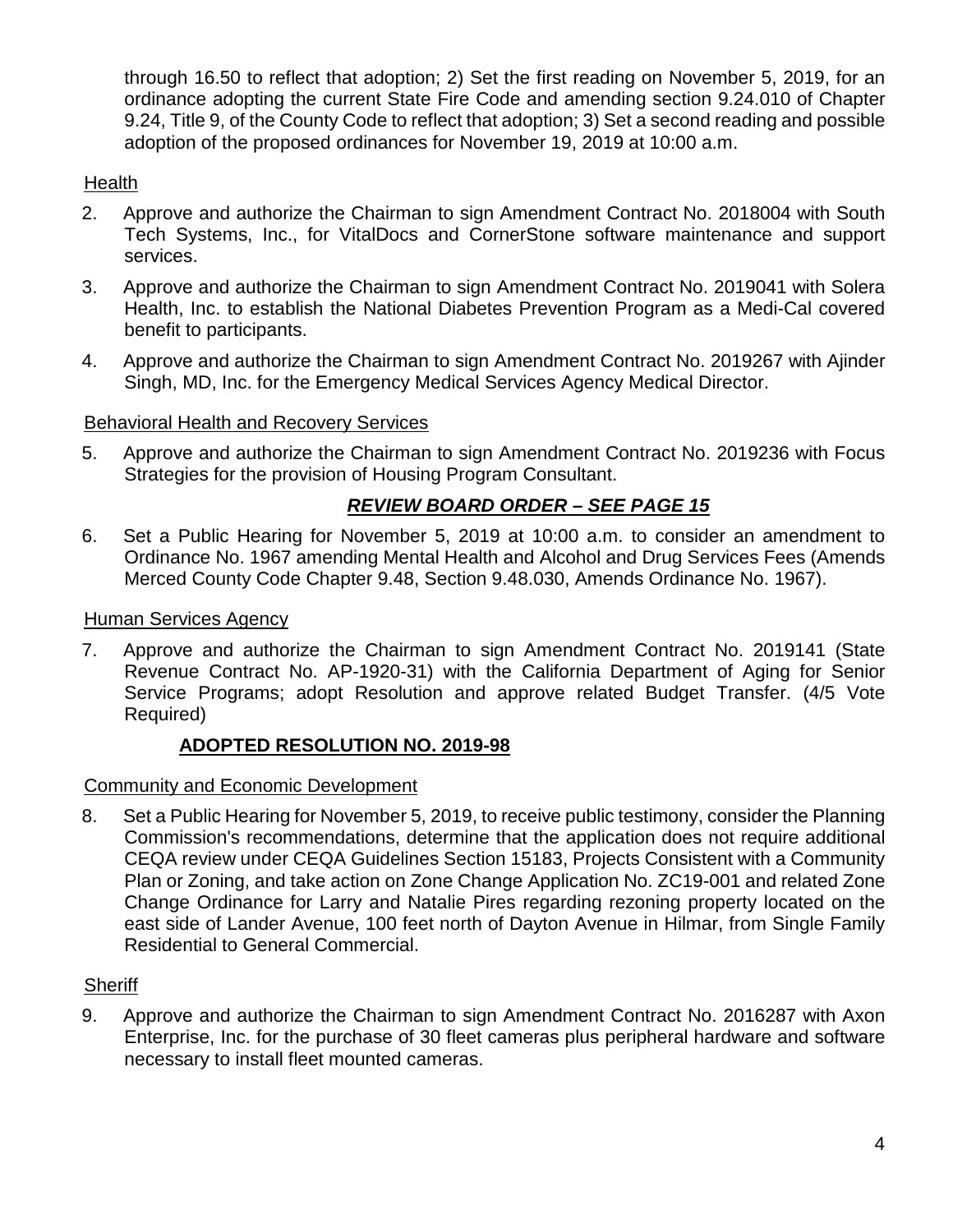## **Elections**

- 10. Approve and authorize the Chairman to sign Amendment Contract No. 2016285 with SOE Software Corporation, DBA Scytl for election night reporting software maintenance.
- 11. Approve and authorize the Chairman to sign Amendment Contract No. 2019032 (State Contract No. 18G30124) with the Secretary of State for reimbursement of costs related to voting system replacement and election management system (EMS) special funds.

### **Treasurer**

12. Set a Public Hearing for November 19, 2019 at 10:00 a.m. to consider a proposed Ordinance amending Treasurer-Tax Collector fees (Amends Ordinance No. 1968 and Merced County Code Chapter 5.56.10).

#### Executive Office

- 13. Approve travel request received from Probation and Human Services Agency as recommended by Executive Office.
- 14. Act on Claims for Damages submitted by Joana Ortuno, Sergio Campay-Lugo, Javier Amado Solano Ortuno, Mercury Insurance A/S/O Michelle Trinca, AT&T, Erika Lopez, Burt Henry Sr., Janet Henry, Stacey Henry and Sheri Barnes as recommended by Risk Management and County Counsel.

#### Board Recognition

- 15. Authorize Certificates of Recognition to various individuals from the Los Banos 35th Annual Salute to Seniors Fair for outstanding volunteers.
- 16. Authorize Certificates of Recognition to Olivia Gomez and Brian Pena for being selected as Planada Health Fair Honorees.

## REGULAR CALENDAR

### BOARD ACTION

#### PUBLIC WORKS

17. Adopt the Resolution designating the intersection of SP Avenue and Commerce Avenue in the Atwater area, as an all-way stop intersection; and direct Public Works Director to post stop signs on the SP Avenue approaches to its intersection with Second Avenue.

### **ADOPTED RESOLUTION NO. 2019-99 AS RECOMMENDED AYES: ALL**

18. Authorize the Clerk of the Board of Supervisors to sign the Statement on the Parcel Map for Wally Spycher, abandoning the 40 foot wide, approximately 180 feet long section of road Right-of-Way for Sycamore Street, in the Delhi area, where the traveled roadway no longer exists.

### **APPROVED AS RECOMMENDED AYES: ALL**

19. Contract with Restore Merced for litter removal services and approve related budget transfer.

## **AUTHORIZED CONTRACT NO. 2019320 AS RECOMMENDED AYES: ALL**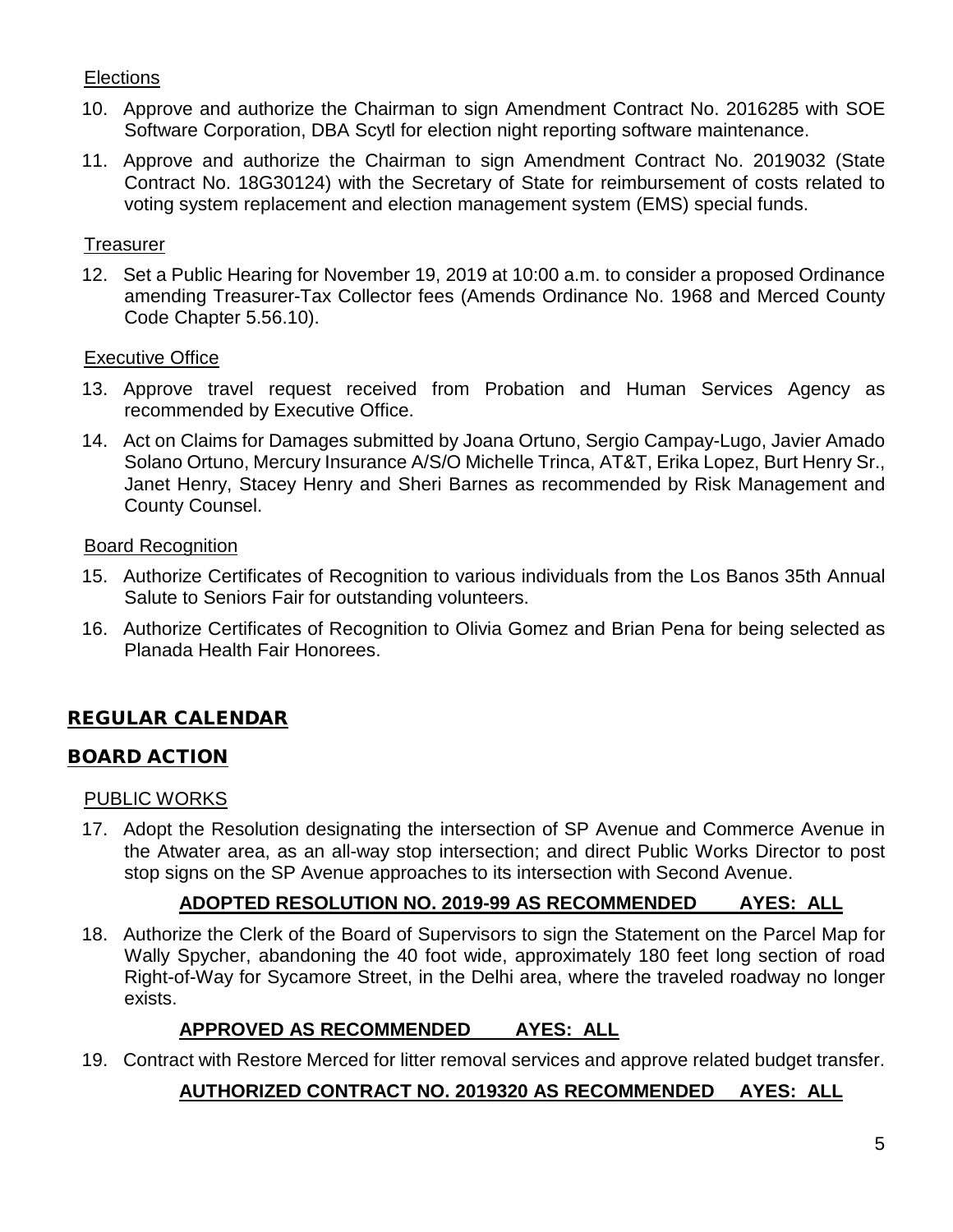20. Retainer Agreement with TJKM for On-Call Surveying and Engineering Services for Small County Projects; authorize the Chairman to execute the Agreement; and authorize the Director of Public Works to execute Project Supplement Agreements upon review by County Counsel.

## **AUTHORIZED CONTRACT NO. 2019321 AS RECOMMENDED AYES: ALL**

21. Retainer Agreement with NV5, Inc. for On-Call Surveying and Engineering Services for Small County Projects; authorize the Chairman to execute the agreement; and authorize the Director of Public Works to execute Project Supplements upon review by County Counsel.

## **AUTHORIZED CONTRACT NO. 2019322 AS RECOMMENDED AYES: ALL**

22. Utility Agreement with Merced Irrigation District for the relocation of existing utilities for the Campus Parkway Segment 3 Project.

## **AUTHORIZED CONTRACT NO. 2019323 AS RECOMMENDED AYES: ALL**

23. 1) Approve the Plans and Specifications for the re-roofing projects at the Human Services Agency (HSA) Building Los Banos, Spring Fair O'Banion Building and Spring Fair Germino Building; 2) Authorize the Department of Public Works to advertise said Plans and Specifications for a Public Bid Opening; 3) Authorize the Director of Public Works to award a Construction Contract to the lowest responsible bidder provided said bid is within the established budget; 4) Authorize the Chairman to execute said Construction Contract upon review of Public Works, Risk and County Counsel; and 5) Direct Public Works to return to the Board with an information item describing all actions taken.

## **AUTHORIZED CONTRACT NO. 2019324 AS RECOMMENDED AYES: ALL**

24. Utility Agreement with Pacific Gas and Electric for the relocation of existing utilities for the Campus Parkway Segment 3 Project.

## **AUTHORIZED CONTRACT NO. 2019325 AS RECOMMENDED AYES: ALL**

25. 1) Approve the plans and specifications for the Hilmar Community Pedestrian Improvement Project, a project to widen the shoulders and construct sidewalk on Geer Avenue from Pearl Street to State Route (SR) 165 and from SR165 to Spring Street in the Hilmar area; 2) Authorize Department of Public Works (DPW) to advertise the project and conduct a public bid opening; 3) Authorize the Director of Public Works to award and execute a construction contract to the lowest responsible bidder provided said bid is within the established budget, upon approval of County Counsel and Risk Management; and 4) Direct the DPW to return to the Board with an informational item describing all actions taken.

## **AUTHORIZED CONTRACT NO. 2019326 AS RECOMMENDED AYES: ALL**

### HEALTH

26. State Contract No. RR-MCDPH-19-22 with the California Department of Social Services - Office of Child Abuse Prevention for Road to Resilience Partnership Grant services and approve related budget transfer. (4/5 Vote Required)

## **AUTHORIZED CONTRACT NO. 2019327 AS RECOMMENDED AYES: ALL**

27. 1) Retroactively approve agreement with the California Department of Health Services to participate in the Medi-Cal County Inmate Program (MCIP); 2) Authorize the Chairman of the Board to sign all copies of the agreement; and 3) Adopt Resolution authorizing the Chairman to sign the Medi-Cal County Inmate Program Agreement.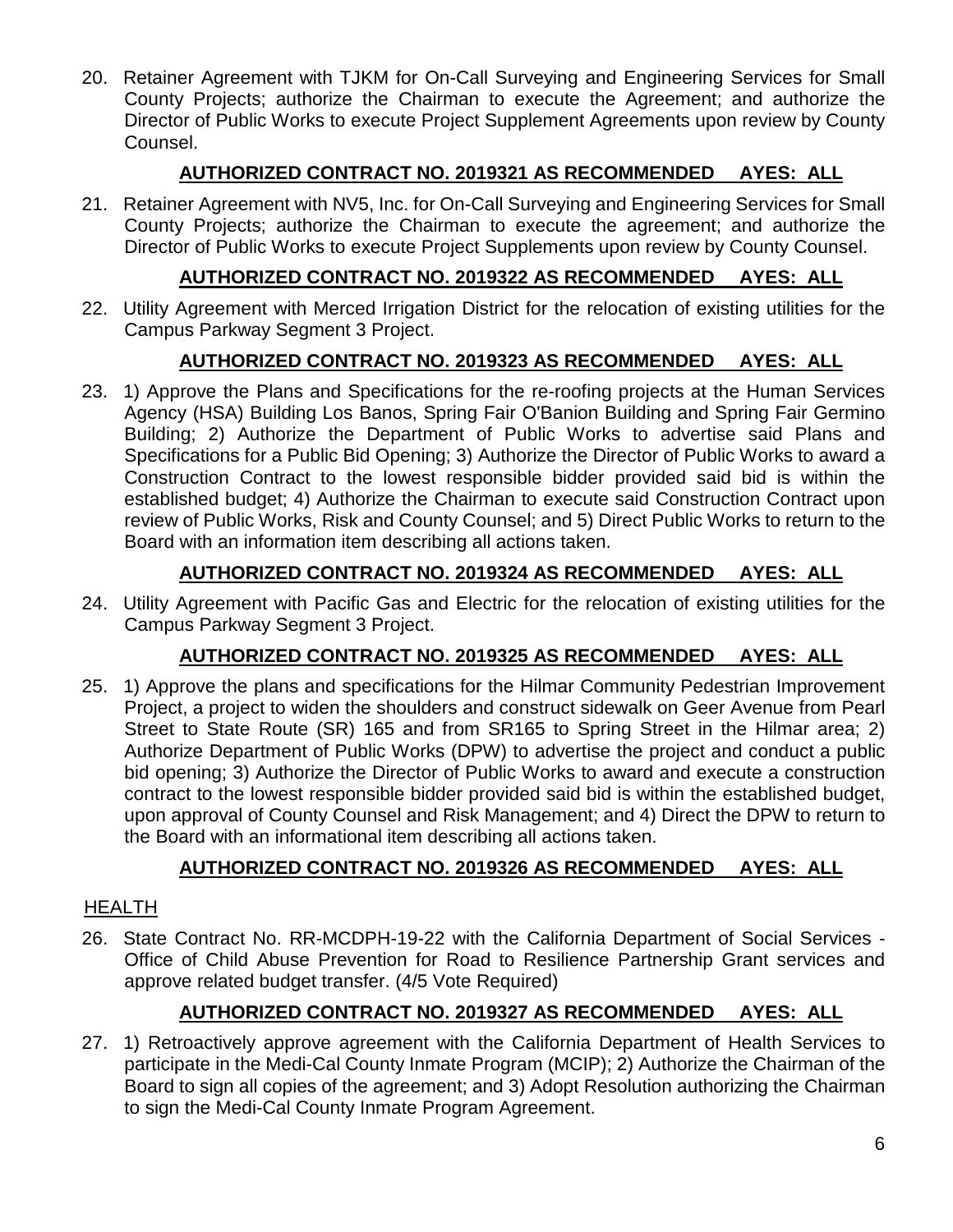#### **AUTHORIZED CONTRACT NO. 2019328 AND ADOPTED RESOLUTION NO. 2019- 100 AS RECOMMENDED AYES: ALL**

28. 1) Ratify the new State Contract No. 201924 with the California Department of Public Health and approve the Merced County Department of Public Health's acceptance of the Maternal, Child and Adolescent Health program funding and terms and conditions as stated in the contract.

## **AUTHORIZED CONTRACT NO. 2019329 AS RECOMMENDED AYES: ALL**

29. No-cost interdepartmental agreement between the Department of Public Health and the Merced County Human Services Agency with the purpose of providing referral services to outline the scope of work and meet the home visiting needs of pregnant women with known histories of substance use or pregnant women with current substance use, and mothers of substance-exposed infants.

## **AUTHORIZED CONTRACT NO. 2019330 AS RECOMMENDED AYES: ALL**

### BEHAVIORAL HEALTH AND RECOVERY SERVICES

30. Retroactively approve contract with Department of Health Care Services (State Agreement No. 18-95256) for the performance contract and adopt Resolution to approve and authorize execution of the Standard Agreement.

### **AUTHORIZED CONTRACT NO. 2019331 AND ADOPTED RESOLUTION NO. 2019- 106 AS RECOMMENDED AYES: ALL**

### HUMAN SERVICES AGENCY

31. Contract with Aspiranet for a full-time counselor to provide crisis counseling and support to children and families in foster care to promote emotional and behavioral health.

## **AUTHORIZED CONTRACT NO. 2019332 AS RECOMMENDED AYES: ALL**

### ADMINISTRATIVE SERVICES

32. 1) Approve and authorize the Chairman to sign the Master Agreement with AT&T that establishes the general terms and conditions that will apply to the County's purchase of communications services from AT&T through individual service orders; 2) Approve and authorize the Chairman to sign the 36 month Network Integration Services Agreement to provide the additional equipment and services required for the County's integrated voice and data network; and 3) Authorize the Director of Administrative Services to negotiate and sign a final Master Agreement and Network Integration Services Agreement and related change orders.

## **AUTHORIZED CONTRACT NO. 2019333 AS RECOMMENDED AYES: ALL**

33. 1) Certify that the appointment of this employee is necessary before 180 days has passed; 2) Approve the appointment of David Bedker to return to work for a period of time determined by the County Executive Office beginning October 23, 2019; and 3) Adopt the Resolution.

## **ADOPTED RESOLUTION NO. 2019-101 AS RECOMMENDED AYES: ALL**

#### WORKFORCE INVESTMENT

34. Contract with Stanislaus County Workforce Development for the reimbursement of regional industry engagement and partnership.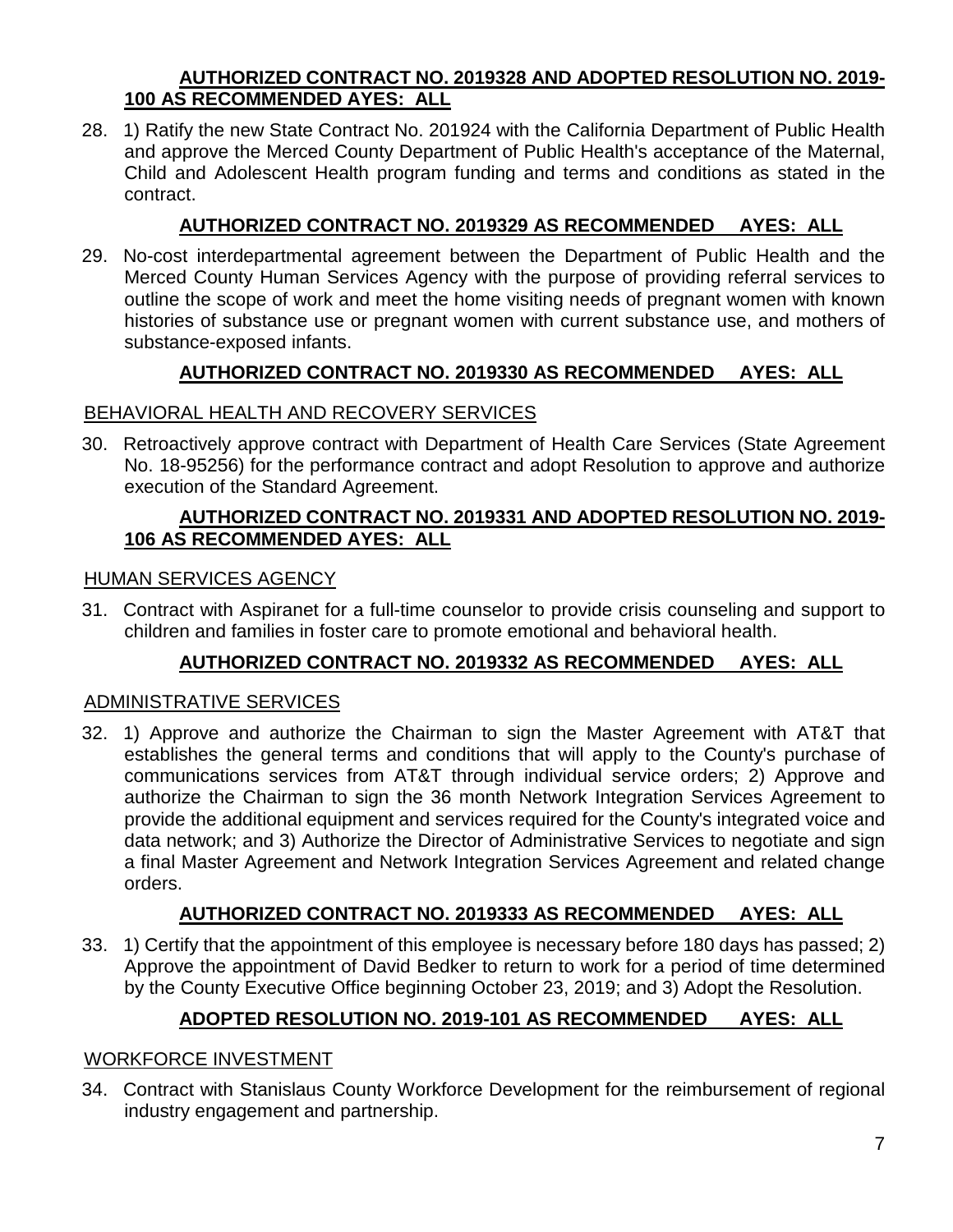### **AUTHORIZED CONTRACT NO. 2019334 AS RECOMMENDED AYES: ALL**

35. Accept Subgrant K9111206 incorporating \$7,688.80 of Wagner-Peyser funds into the Disability Employment Initiative Round 7 Project to fund travel arrangements for the Disability Resource Coordinator for regional meetings in the State.

## **AUTHORIZED CONTRACT NO. 2019335 AS RECOMMENDED AYES: ALL**

36. Contract with Fresno Regional Workforce Development Board for the reimbursement of regional industry engagement and partnership.

## **AUTHORIZED CONTRACT NO. 2019336 AS RECOMMENDED AYES: ALL**

37. Contract with Kings County Job Training Office for the reimbursement of regional industry engagement and partnership.

## **AUTHORIZED CONTRACT NO. 2019337 AS RECOMMENDED AYES: ALL**

### LIBRARY

38. Accept the California Library Literacy Services, Family Literacy Grant Award 2019-20 for the Read and Succeed Adult Literacy program to continue services for Family Literacy in the amount of \$45,000 for FY 2019/20; and approve related budget transfer. (4/5 Vote Required)

### **AUTHORIZED CONTRACT NO. 2019338 AS RECOMMENDED AYES: ALL**

### FIRE

39. Adopt Resolution accepting the annual report, in compliance with SB 1205, of structure inspections as required by Health and Safety Code Sections 13146.2 and 13146.3 completed from October 1, 2018 to September 30, 2019.

## **ADOPTED RESOLUTION NO. 2019-102 AS RECOMMENDED AYES: ALL**

40. Adopt Resolution declaring participation in California Flood Preparedness Week, October 19- 26, 2019.

## **ADOPTED RESOLUTION NO. 2019-103 AS RECOMMENDED AYES: ALL**

### **SHERIFF**

41. Approve the surplus of the Merced County Sheriff's Office Glock .45 handguns; and approve the trade-in of existing .45 handguns for credit towards the purchase of the new 9mm handguns with LC Action Police Supply.

## **APPROVED AS RECOMMENDED AYES: ALL**

42. MOU between Fresno County Sheriff-Coroner and Merced County Sheriff's Office for participation and reimbursement of High Intensity Drug Trafficking Area (HIDTA) overtime and expenses; and authorize the Sheriff to sign the MOU with CEO and Counsel approval.

## **AUTHORIZED CONTRACT NO. 2019339 AS RECOMMENDED AYES: ALL**

### DISTRICT ATTORNEY

43. 1) Adopt a Resolution authorizing the District Attorney's participation in the Unserved/Underserved Victim Advocacy and Outreach (UV) Program, authorizing the District Attorney to execute the grant award agreement and any modifications, amendments and extensions, and authorizing the District Attorney and Chairman of the Board to sign the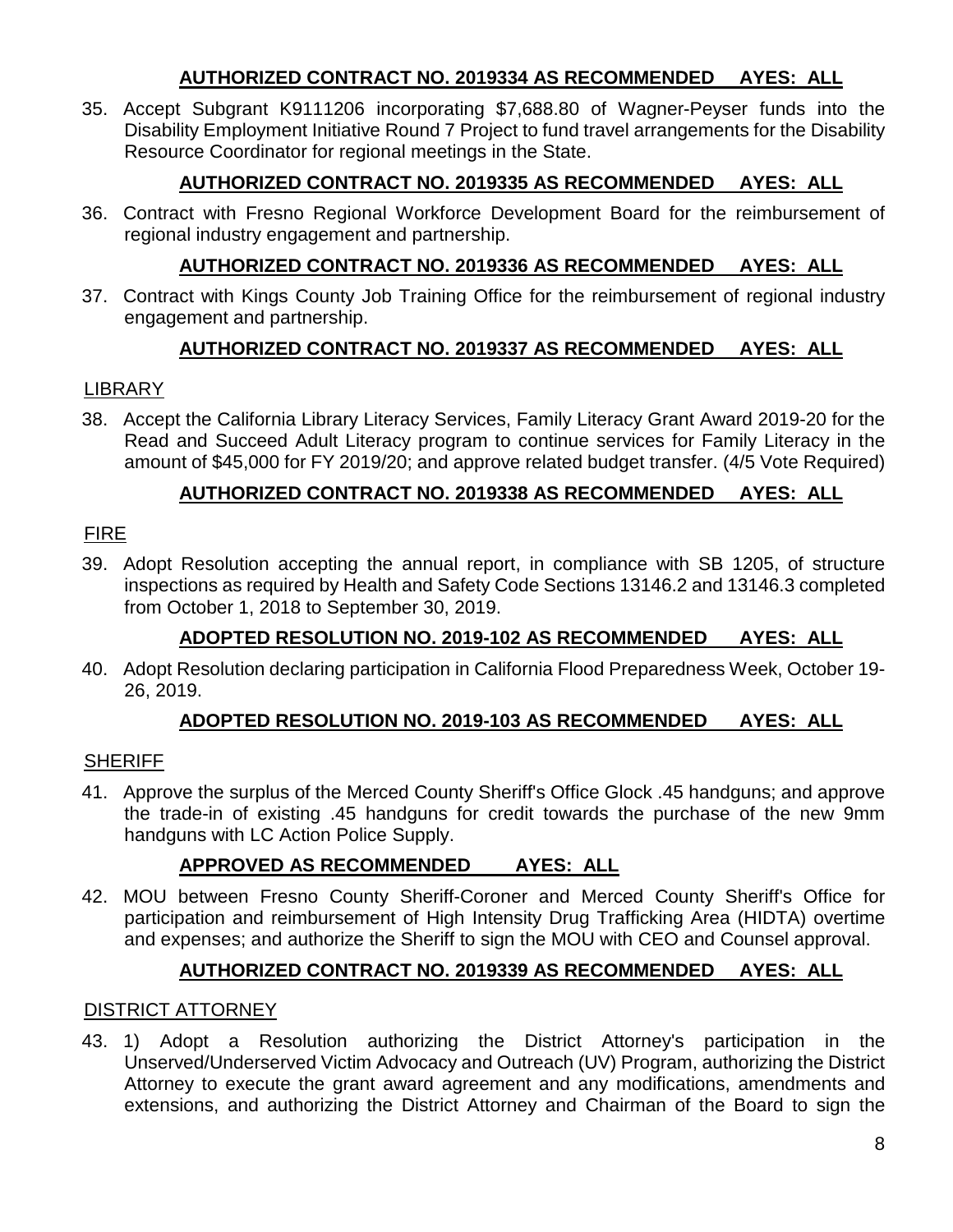Certification of Assurance of Compliance; 2) Ratify the submission of the Unserved/Underserved Victim Advocacy and Outreach (UV) Program proposal in the amount of \$183,750 for calendar year 2020 by the District Attorney; and 3) Approve related budget transfer. (4/5 Vote Required)

### **AUTHORIZED CONTRACT NO. 2019340 AND ADOPTED RESOLUTION NO. 2019- 104 AS RECOMMENDED AYES: ALL**

### PUBLIC DEFENDER

44. Contract with Hassen Investigations for Public Defender investigative services.

### **AUTHORIZED CONTRACT NO. 2019341 AS RECOMMENDED AYES: ALL**

### AUDITOR

45. Contract with Brown Armstrong Accountancy Corporation for professional audit services.

## **AUTHORIZED CONTRACT NO. 2019342 AS RECOMMENDED AYES: ALL**

### **TREASURER**

46. Contract with Raines Feldman, LLP for ongoing legal services for specialized bankruptcy services.

### **AUTHORIZED CONTRACT NO. 2019343 AS RECOMMENDED AYES: ALL**

#### ELECTIONS

47. Adopt Resolution establishing the County Employees as Volunteer Poll Workers Program; and encourage participation in the County Employees as Volunteer Poll Workers Program by County employees and Department Heads.

## **ADOPTED RESOLUTION NO. 2019-105 AS RECOMMENDED AYES: ALL**

### EXECUTIVE OFFICE

48. Confirm the appointment of Vincent Andrade as County Public Defender and approve "A" level benefits with an effective date of October 28, 2019.

## **APPROVED AS RECOMMENDED AYES: ALL**

## *REVIEW BOARD ORDER – SEE PAGE 15*

49. Approve the designation of Assistant County Executive Officer Marci Barrera as the alternate representative for the CSAC EIA Board of Directors.

## **APPROVED AS RECOMMENDED AYES: ALL**

50. 1) Approve Revenue Sharing Agreement between the County of Merced and City of Livingston and authorize the Chairman to execute the agreement; 2) Set first reading date of November 5, 2019 at 10:00 a.m. to consider an ordinance amending the Sales and use Tax Code Chapter 5.24.130 of Title 5 of the Merced County Code (Amends Ordinance Nos. 1952, 744, 741, 733, 660, 328, 327); and 3) Set a second reading and possible adoption of the amended ordinance for November 19, 2019 at 10:00 a.m.

## **AUTHORIZED CONTRACT NO. 2019344 AS RECOMMENDED AYES: ALL**

## *REVIEW BOARD ORDER – SEE PAGES 15 AND 16*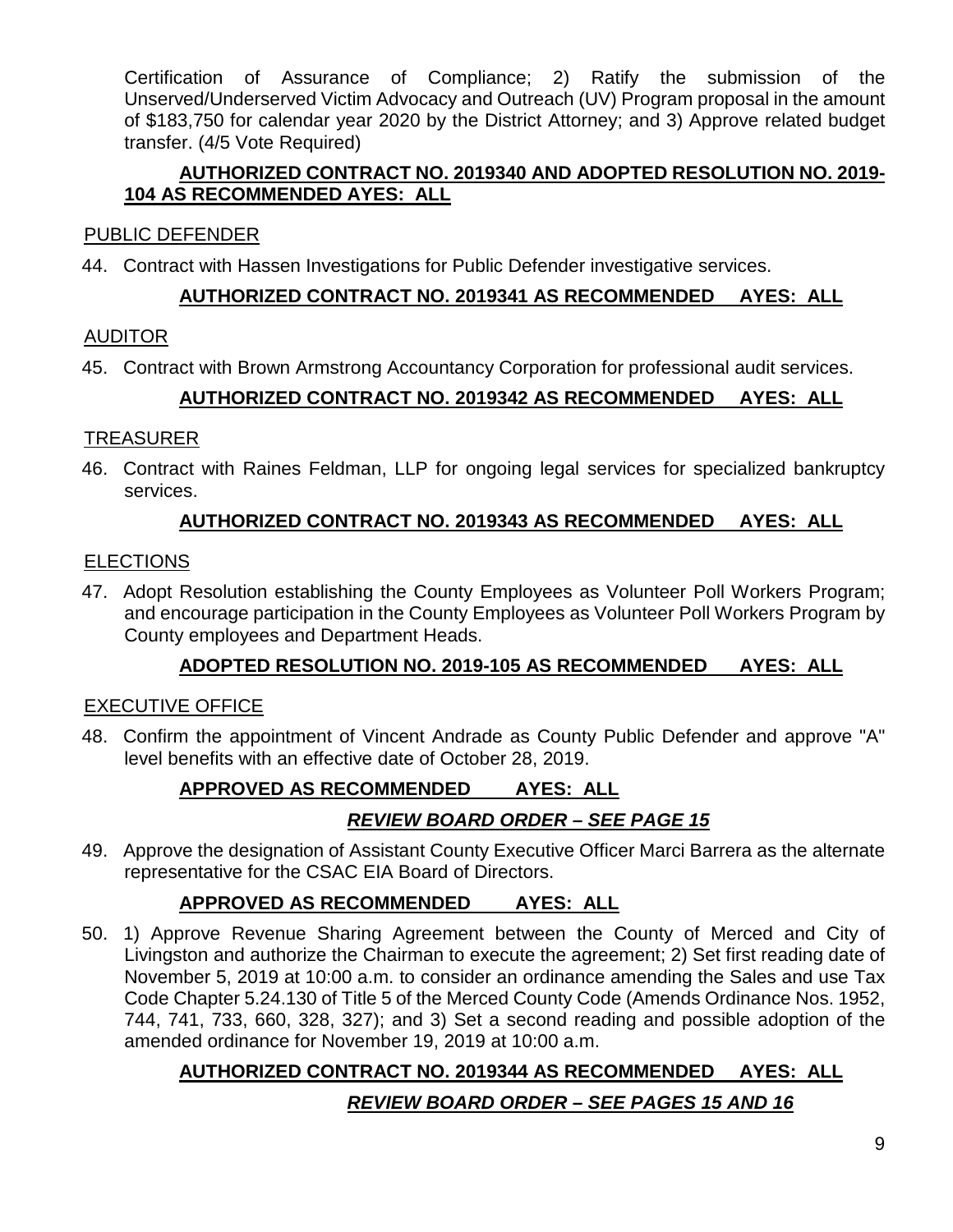51. Appoint (1) representative from the Merced County Board of Supervisors to serve as a member on the San Joaquin Valley multiagency working group, representing the County of Merced through the Merced County Association of Governments pursuant to California Health and Safety Code, Division 31, Part 2, § 50515.02, subdivision (a), paragraph 6, and subdivision (c), for regional housing planning.

## **APPROVED AS RECOMMENDED AYES: ALL**

## *REVIEW BOARD ORDER – SEE PAGE 16*

#### BOARD OF SUPERVISORS

52. Authorize \$7,500 of District Two's Special Board Project Funds to be forwarded to Valley Crisis Center in care of Alliance for Community Transformations in support of their programs.

## **APPROVED AS RECOMMENDED AYES: ALL**

## *REVIEW BOARD ORDER – SEE PAGES 16 AND 17*

53. Authorize \$5,000 of District Two's Special Board Project Funds to be forwarded to Merced Youth Connect in support of creating a desktop version of their Merced Youth Connect App.

## **APPROVED AS RECOMMENDED AYES: ALL**

## *REVIEW BOARD ORDER – SEE PAGE 17*

54. Authorize \$7,500 of District Two's Special Board Project Funds to be forwarded to Sierra Saving Grace in support of their Homeless Youth Connect event.

## **APPROVED AS RECOMMENDED AYES: ALL**

55. Authorize \$10,000 of District Two's Special Board Project Funds to be forwarded to Kids Discovery Station to support their interactive children's museum.

## **APPROVED AS RECOMMENDED AYES: ALL**

## *REVIEW BOARD ORDER – SEE PAGES 17 AND 18*

56. Authorize \$3,000 of District Two's Special Board Project Funds to be forwarded to Play Adventures in care of Merced Youth Connect in support of their free pop-up play days.

## **APPROVED AS RECOMMENDED AYES: ALL**

## *REVIEW BOARD ORDER – SEE PAGE 18*

57. Authorize \$5,000 of District Two's Special Board Project Funds to be forwarded to the Boys and Girls Club of Merced County in support of scholarships for low-income youth to participate in their programs.

## **APPROVED AS RECOMMENDED AYES: ALL**

### BOARD APPOINTMENTS

58. Appoint Yvonnia Brown to the Emergency Medical Care Committee as the Director of Behavioral Health and Recovery Services Position, serving at the Pleasure of the Board.

## **APPROVED AS RECOMMENDED AYES: ALL**

59. Reappoint Zachery David Ramos to serve as a member of the Library Advisory Commission, representing District Four, until August 31, 2023.

## **APPROVED AS RECOMMENDED AYES: ALL**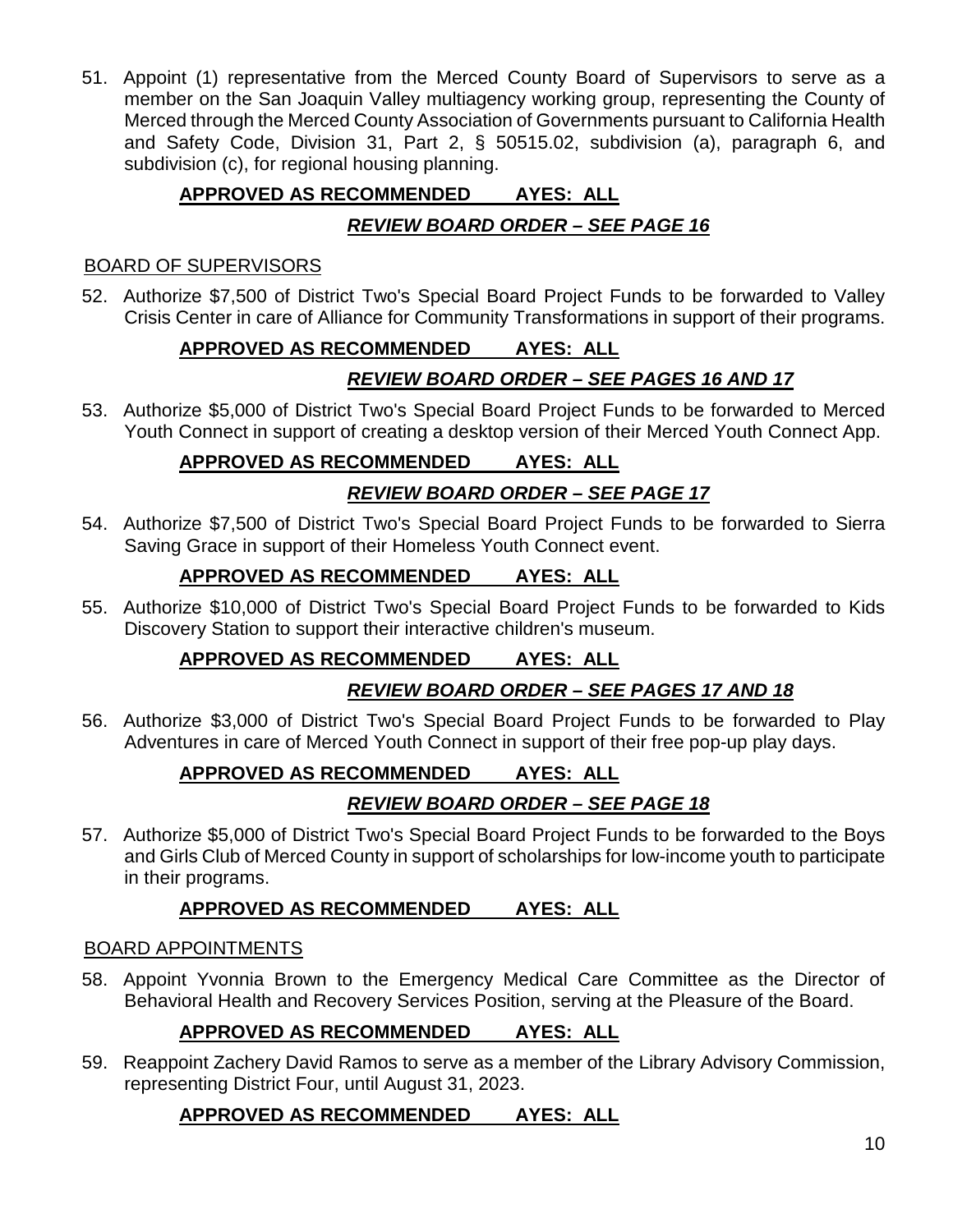60. Appoint Frank Hilliard to serve as a member of the Hilmar Municipal Advisory Council until May 3, 2020.

#### **APPROVED AS RECOMMENDED AYES: ALL**

61. Reappoint Mitchell Coit, Jon Maring, and Tom Teixeira to serve as members of the San Luis Water District until December 6, 2023.

#### **APPROVED AS RECOMMENDED AYES: ALL**

62. Appoint Mark Woods to serve on the May Day Fair Board representing District 5-At Large, filling an unexpired term, until July 1, 2021; and Reappoint Natasha Crivelli and Leane Santos-Sousa to serve on the May Day Fair Board representing District 5, until July 1, 2023.

#### **APPROVED AS RECOMMENDED AYES: ALL**

63. Appoint Ramona Sanchez and Marissa Uriarte to the Volta Community Services District to each fill an unexpired term until December 2, 2022, to establish a quorum of Directors pursuant to Government Code § 1780 (h)(i).

### **APPROVED AS RECOMMENDED AYES: ALL**

#### BOARD INFORMATION & POSSIBLE ACTION **ACCEPTED AND PLACED ON FILE AYES: ALL**

- 64. Community and Economic Development re: Central Delta-Mendota Groundwater Sustainability Agency (GSA) Joint Powers Agency (JPA) initial invoice.
- 65. Elections re: Final certified results for the election held on October 1, 2019 for the Merced County Employees' Retirement Association (MCERA) Board #2 General Member Seat, #7 Safety Member Seat and #7 Alternate Safety Member Seat for a new term commencing January 1, 2020.
- 66. Board Travel Summaries for period of July, 2019 through September, 2019 pursuant to Government Code Section 53232.3(d).

#### **THE BOARD ADOPTED RESOLUTIONS IN MEMORY OF GEORGE DICKINSON AND PAUL ROTONDARO AND ADJOURNED THE MEETING AT 12:31 P.M. UNTIL TUESDAY, NOVEMBER 5, 2019 AT 10:00 A.M.**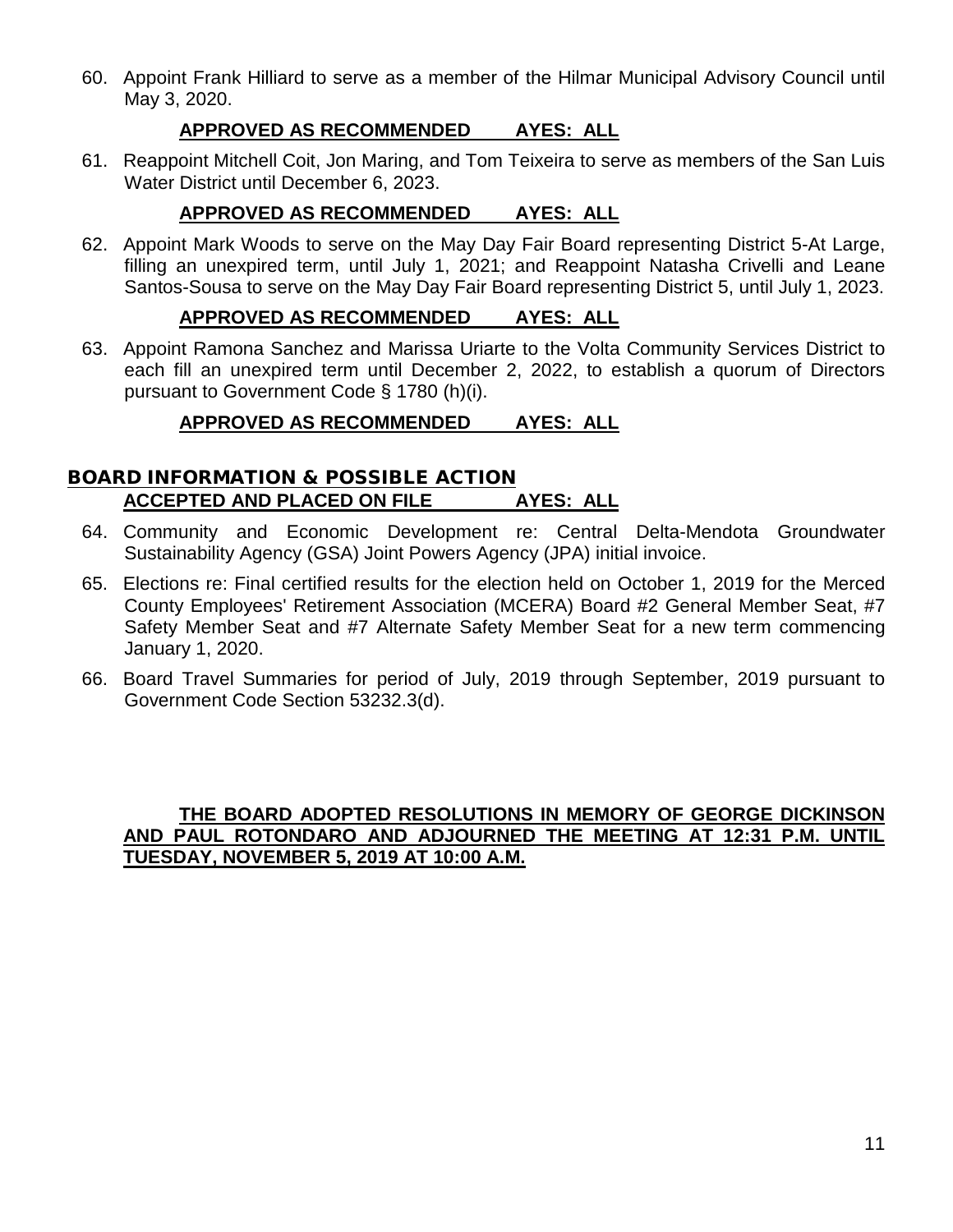#### **BOARD ORDERS – SUMMARY ACTION MINUTES – OCTOBER 22, 2019**

#### **10:00 A.M. SCHEDULED ITEM 2019-10-22 PUBLIC OPPORTUNITY**

Florence Crosen, District Three resident and an IHSS provider for the past 11 years, speaks in support of a livable wage.

Laura Reed, former caregiver for her parents for 50 years in Tuolumne County supports workers and a livable wage.

Katrina Bucal, Delhi resident and IHSS provider speaks in support of a livable wage.

Linda, an IHSS recipient states that she lost a wonderful provider earlier this year because because of the low wages.

Jeremy Rahn, Assistant Fire Chief thanks the Board and community for their support in the loss of Fire Captain Paul Rotondaro.

James Hodges, Merced resident talks about the landfill, air/dust quality and the entrance fees for Lake Yosemite.

Present: Pareira, Espinoza, Lor, McDaniel, Silveira

#### **10:00 A.M. SCHEDULED ITEM**

#### **2019-10-22 PRESENTATION – ANNA M. CABALLERO, STATE SENATOR, 12TH DISTRICT**

State Senator Anna M. Caballero,  $12<sup>th</sup>$  District provides a Legislative Update covering the following: State budget, homeless services, water, poverty, high housing costs, job development, labor and SB 230.

Supervisor Pareira thanks Senator Caballero for the update and states he has two items of concern. The first being water, without water there is no job development, if you can continue to help protect our water here. He further sates there are a couple of Dams here in California that are long overdue as well. The second item is the 4H and FFA Programs. He states that the funding for those programs has been under attack over the last 4-5 years in Sacramento and if you can please help protect their funding.

Supervisor McDaniel thanks Senator Caballero for her accessibility and states that he needs to get her out to Castle.

Supervisor Silveira thanks Senator Caballero for her help in securing money for the Fire Station and Training Center on the Westside and comments on the homeless issue and discusses how we give people the help that they need.

Supervisor Espinoza thanks Senator Caballero for being accessible in our communities and comments on being in Fresno with her this past weekend at a workshop.

Supervisor Lor thanks Senator Caballero for her accessibility as well and states that she has seen her speak and meet with the youngest of the young, the unemployed, in their homes and in public spaces and all different levels and encourages her to keep that up.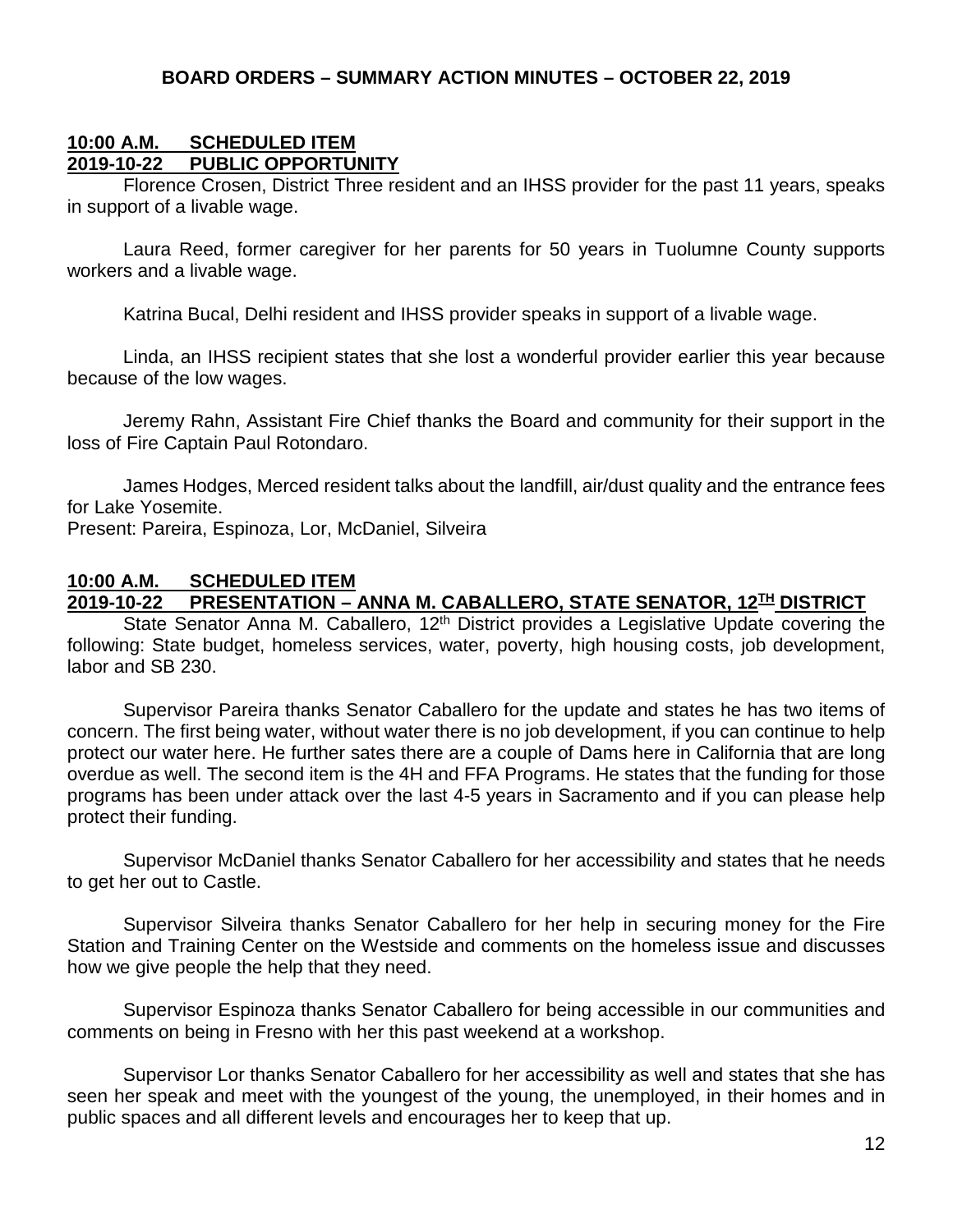Present: Pareira, Espinoza, Lor, McDaniel, Silveira

### **10:00 A.M. SCHEDULED ITEM**

### **2019-10-22 PUBLIC HEALTH – FIRST READING – PROPOSED ORDINANCE**

The time and date previously scheduled to conduct a first reading to amend Ordinance No. 1925 to establish ambulance service exclusive operating areas to include provisions for ambulance service licensing and operations to codify as Title 9, General Health and Safety, Chapter 9.44.

Jim Clark, Emergency Medical Services Administrator gives an overview on changes to the Ordinance.

Upon motion of Supervisor Silveira, seconded by Supervisor McDaniel, duly carried, the Board waives further reading of proposed ordinance and sets a second reading and possible adoption of the proposed ordinance on November 5, 2019 at 10:00 a.m. Ayes: Pareira, Espinoza, Lor, McDaniel, Silveira

#### **10:00 A.M. SCHEDULED ITEM 2019-10-22 COMMUNITY AND ECONOMIC DEVELOPMENT – PUBLIC HEARING**

The time and date previously scheduled to repeal and replace Title 18 (Zoning) of the Merced Code.

Mark Hendrickson, Director of Community and Economic Development reviews the staff report. Mr. Hendrickson states that Steve Maxey, Deputy Director of Planning will give a power point presentation.

Mr. Maxey reviews power point presentation covering the following: Background – Previous Hearings, Background – Public Outreach, Background – Additional Public Outreach, Purpose of the Amendments, Environmental Analysis and Recommended Actions.

The Chairman opens the Public Hearing and asks if there is anyone present wishing to speak. The following speak:

Madeline Harris with the Leadership Council speaks about how the EIR's are done and states that they are not consistent with new legislation. She further states she is disappointed with the County's track record on presenting information and public outreach, not enough community meetings being held, feedback we have received from residents was not included in the update and request the Board not to approve the update today.

Eric Plium with Gateway Park Development Project commends the Planning Department for their help on the Highway 99 and Campus Parkway retail. He states that the sign ordinance needs to be brought up to today's standards but supports this update to the zoning ordinance.

The Chairman closes the Public Hearing.

Supervisor Espinoza states that he agrees that it is time to update the Ordinance. He further states that as staff changes in the County that we need to include the community as well. Supervisor Lor questions staff on the EIR and the public comment piece.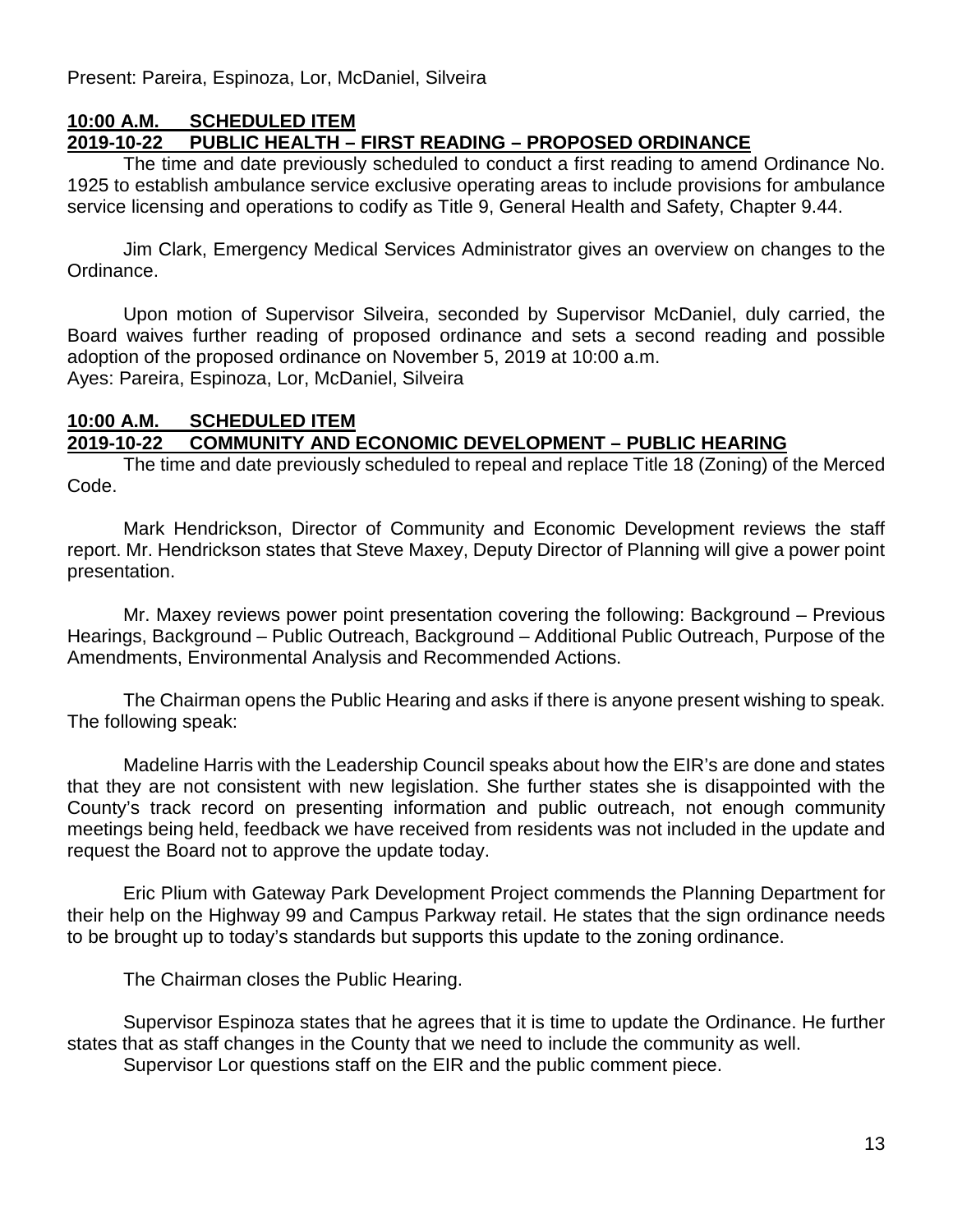Bob Clausner with Planning Partners states that the environmental impact report is a comprehensive document including zoning code. He comments that it is the County's position as well as theirs that it was based for zoning code amendment 2013 requirements in CEQA if not met. He further states that 1.) New impacts that were not addressed in prior EIR; 2.) Impacts more severe; and 3.) New issue that arose that weren't known as the time of draft EIR.

Supervisor Lor states that she and Mark Hendrickson spoke about opportunities to the community on what the County does.

Supervisor Silveira comments that he is not happy with the Leadership Council and questions how much they really care about the communities they represent.

Upon motion of Supervisor McDaniel, seconded by Supervisor Silveira, duly carried the Board waives further reading of the Ordinance. Ayes: Pareira, Espinoza, Lor, McDaniel, Silveira

Upon motion of Supervisor Silveira, seconded by Supervisor McDaniel, the Board considers the Planning Commission's recommendation in favor of adopting the proposed ordinance. Ayes: Pareira, Lor, McDaniel, Silveira Noes: Espinoza

Upon motion of Supervisor Silveira, seconded by Supervisor McDaniel, the Board determines the project is within the scope of the previously certified Final Program Environmental Impact Report (FPEIR) prepared for the Merced County 2030 General Plan based on the analysis in the Addendum. Ayes: Pareira, Lor, McDaniel, Silveira Noes: Espinoza

Upon motion of Supervisor Silveira, seconded by Supervisor McDaniel, the Board determines that none of the conditions described in CEQA Section 15162, Subsequent EIRs and Negative Declarations, (a)(1), (a)(2), and (a)(3), that call for the preparation of a subsequent EIR, have occurred.

Ayes: Pareira, Lor, McDaniel, Silveira Noes: Espinoza

Upon motion of Supervisor Silveira, seconded by Supervisor McDaniel, the Board considers the addendum to the Final Program Environmental Impact Report (FPEIR) prepared for the 2030 Merced County General Plan together with the FPEIR, the evidence in the record before the Board, the findings in certifying the FPEIR prepared for the 2030 Merced County General Plan, and the adopted Mitigation Monitoring and Reporting Program. Ayes: Pareira, Lor, McDaniel, Silveira Noes: Espinoza

Upon motion of Supervisor Silveira, seconded by Supervisor McDaniel, the Board certifies the addendum to the Final Program Environmental Impact Report (FPEIR) prepared for the 2030 Merced County General Plan Update based on the findings that the record demonstrates that there is no substantial evidence that the proposed ordinance will have significant effect on the environment and that the addendum reflects the County's independent judgement and analysis and adopts Ordinance No. 1976 repealing and replacing the Title 18 (Zoning) of the Merced County Code (ZCTA16-002).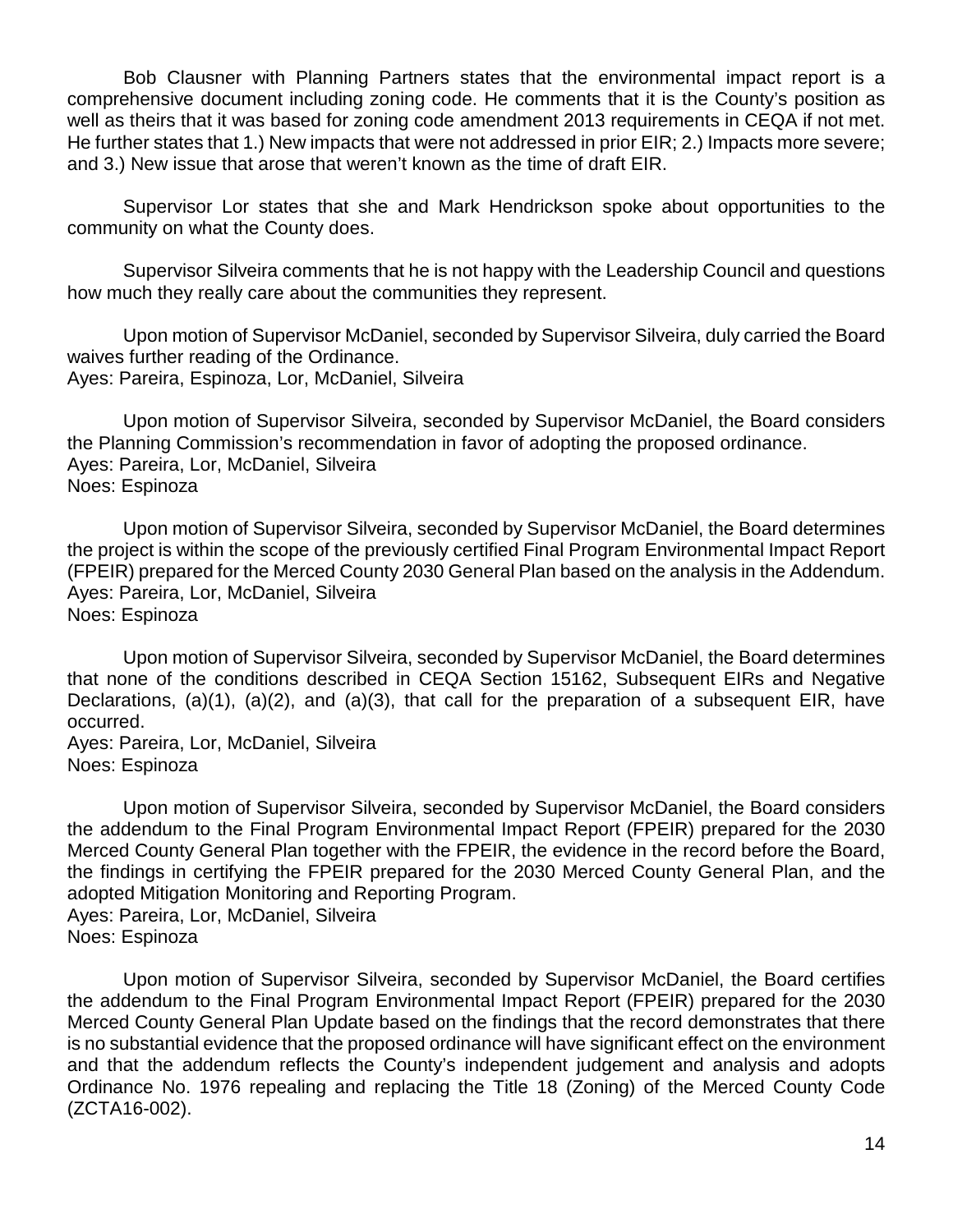#### **CONSENT ITEM NO. 5**

#### **2019-10-22 BEHAVIORAL HEALTH AND RECOVERY SERVICES**

The Clerk announces item to authorize the Chairman to sign Amendment Contract No. 2019236 with Focus Strategies for the provision of a Housing Program Consultant is before the Board for consideration.

Supervisor Silveira states that when he was reviewing the staff report for this item he found that the summary of the item talks about minor changes but there are some more significant changes when you read the original contract and amendment contract shows changes to insurance requirements. He further states the summary of the staff report should state exactly what is being changed.

Supervisor Lor comments that she has requested copies of the mark-up version of the contracts/amendments.

Upon motion of Supervisor Silveira, seconded by Supervisor McDaniel, duly carried, the Board approves and authorizes the Chairman to sign Amendment Contract No. 2019236 with Focus Strategies for the provision of Housing Program Consultant. Ayes: Pareira, Espinoza, Lor, McDaniel, Silveira

### **ACTION ITEM NO. 48**

#### **2019-10-22 EXECUTIVE OFFICE**

The Clerk announces item to confirm the appointment of Vincent Andrade as County Public Defender and approve "A" level benefits with an effective date of October 28, 2019 is before the Board for consideration.

Jim Brown, County Executive Officer states that Mr. Andrade has been serving as the Interim Public Defender for the last year and has done a great job.

Upon motion of Supervisor McDaniel, seconded by Supervisor Espinoza, duly carried, the Board confirms the appointment of Vincent Andrade as County Public Defender and approves "A" level benefits with an effective date of October 28, 2019. Ayes: Pareira, Espinoza, Lor, McDaniel, Silveira

#### **ACTION ITEM NO. 50 2019-10-22 EXECUTIVE OFFICE**

The Clerk announces Revenue Sharing Agreement between the County of Merced and the City of Livingston and authorize the Chairman to execute the agreement; set first reading date of November 5, 2019 at 10:00 a.m. to consider an ordinance amending the Sales and use Tax Code Chapter 5.24.130 of Title 5 of the Merced County Code (Amends Ordinance Nos. 1952, 744, 741, 733, 660, 328, 327); and set a second reading and possible adoption of the amended ordinance for November 19, 2019 at 10:00 a.m. is before the Board for consideration.

Jim Brown, County Executive Officer gives an overview on revenue sharing agreements and speaks about the justice system and social services as well as including sales tax with the City of Atwater and City of Livingston.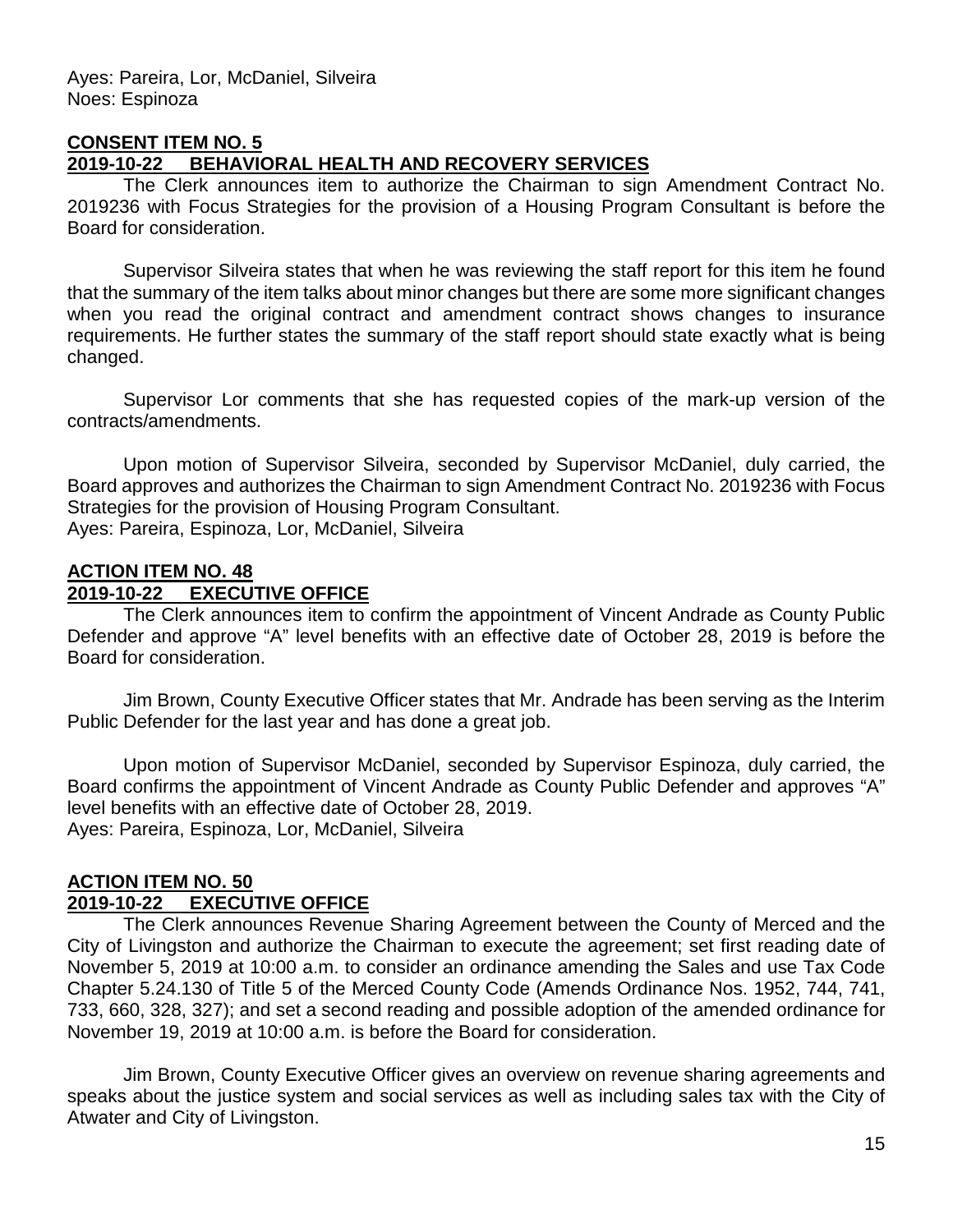Supervisor McDaniel states he has been a representative on negotiations with the City and that it has been a long negotiation with Livingston. He further states that Livingston is going to be a hub in the north part of our County.

Supervisor Espinoza states that it's been since 2008 that they've had an agreement with the City of Livingston. He comments that economy and growth were down but things are changing now. He further states that he has been asked by a councilmember from Livingston to table this item to address a couple of things in the agreement.

Mr. Brown clarifies that the termination language impacts the sharing of revenues. The only change that would be made is adding the word material to the termination language.

Upon motion of Supervisor McDaniel, seconded by Supervisor Espinoza, duly carried, the Board approves Revenue Sharing Agreement with the City of Livingston with an amendment to include the word material to the termination language and authorizes the Chairman to execute the agreement; set first reading date of November 5, 2019 at 10:00 a.m. to consider an ordinance amending the Sales and use Tax Code Chapter 5.24.130 of Title 5 of the Merced County Code (Amends Ordinance Nos. 1952, 744, 741, 733, 660, 328, 327); and sets a second reading and possible adoption of the amended ordinance for November 19, 2019 at 10:00 a.m. Ayes: Pareira, Espinoza, Lor, McDaniel, Silveira

#### **ACTION ITEM NO. 51**

#### **2019-10-22 EXECUTIVE OFFICE**

The Clerk announces an item to appoint one representative from the Merced County Board of Supervisors to serve as a member on the San Joaquin Valley multiagency working group, representing the County of Merced through the Merced County Association of Governments pursuant to California Health and Safety Code, Division 31, Part 2, Section 50515.02, subdivision (a), paragraph 6, and subdivision (c), for regional housing planning is before the Board for consideration.

Upon motion of Supervisor McDaniel, seconded by Supervisor Silveira, duly carried, the Board nominates Supervisor Pareira to serve as a member on the San Joaquin Valley multiagency working group, representing the County of Merced through the Merced County Association of Governments pursuant to California Health and Safety Code, Division 31, Part 2, Section 50515.02, subdivision (a), paragraph 6, and subdivision (c), for regional housing planning. Ayes: Pareira, Espinoza, Lor, McDaniel, Silveira

### **ACTION ITEM NO. 52**

#### **2019-10-22 BOARD OF SUPERVISORS**

The Clerk announces an item authorizing \$7,500 of District Two's Special Board Project Funds to be forwarded to Valley Crisis Center in care of Alliance for Community Transformations in support of their programs is before the Board for consideration.

Supervisor McDaniel comments that these are all fantastic groups but he takes it very personal on how we handle Board Special Project Funds and wants to make sure the close out forms are complete for these as well.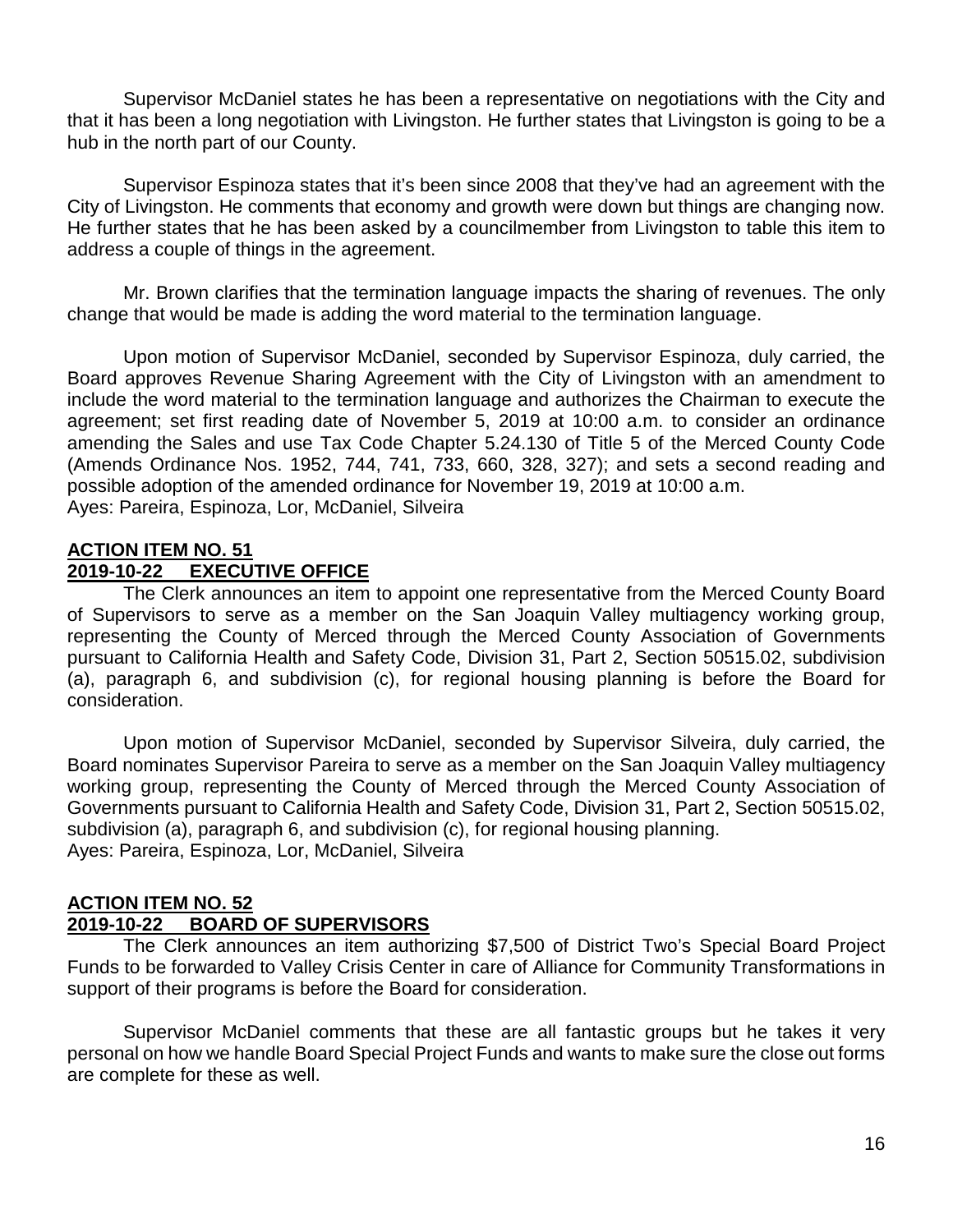Supervisor Espinoza comments that he likes the process that Supervisor Lor used for the Board Special Project Funds.

Brenda Martinez with Valley Crisis Center speaks about their organization and how individuals have to flee from their homes in some cases.

Pana with Valley Crisis Center states that they provide appropriate food for the individuals and they understand their cultures/food, and well as providing hygiene products, and clothing.

Upon motion of Supervisor Espinoza, seconded by Supervisor Lor, duly carried, the Board authorizes \$7,500 of District Two's Special Board Project Funds to be forwarded to Valley Crisis Center in care of Alliance for Community Transformations in support of their programs. Ayes: Pareira, Espinoza, Lor, McDaniel, Silveira

### **ACTION ITEM NO. 53**

#### **2019-10-22 BOARD OF SUPERVISORS**

The Clerk announces an item authorizing \$5,000 of District Two's Special Board Project Funds to be forwarded to Merced Youth Connect in support of creating a desktop version of their Merced Youth Connect App.

Shavon Roach with Merced Youth Connect speaks about their organization and states that in 2018 their app was launched and provides all the youth events and activities available to the kids in our community.

Upon motion of Supervisor Espinoza, seconded by Supervisor Lor, duly carried, the Board authorizes \$5,000 of District Two's Special Board Project Funds to be forwarded to Merced Youth Connect in support of creating a desktop version of their Merced Youth Connect App. Ayes: Pareira, Espinoza, Lor, McDaniel, Silveira

#### **ACTION ITEM NO. 55 2019-10-22 BOARD OF SUPERVISORS**

The Clerk announces an item authorizing \$10,000 of District Two's Special Board Project Funds to be forwarded to Kids Discovery Station to support their interactive children's museum.

Supervisor Lor states she has a conflict and recuses herself.

Norma Cardona states she has been involved with the People's Budget for over two years and that many youth have been involved in the process. She thanks Supervisor Lor and Building Healthy Communities.

Mayya Tokman, Chairman and co-founder of the Kids Discovery Station states this is needed in our community and that they are leasing a space from Merced County Office of Education on Yosemite Avenue.

Supervisor Silveira questions the People's Budget and who was able to vote on the projects to receive funding.

Ms. Cardona responds that residents of District Two were able to vote on these projects that they wanted to see funded.